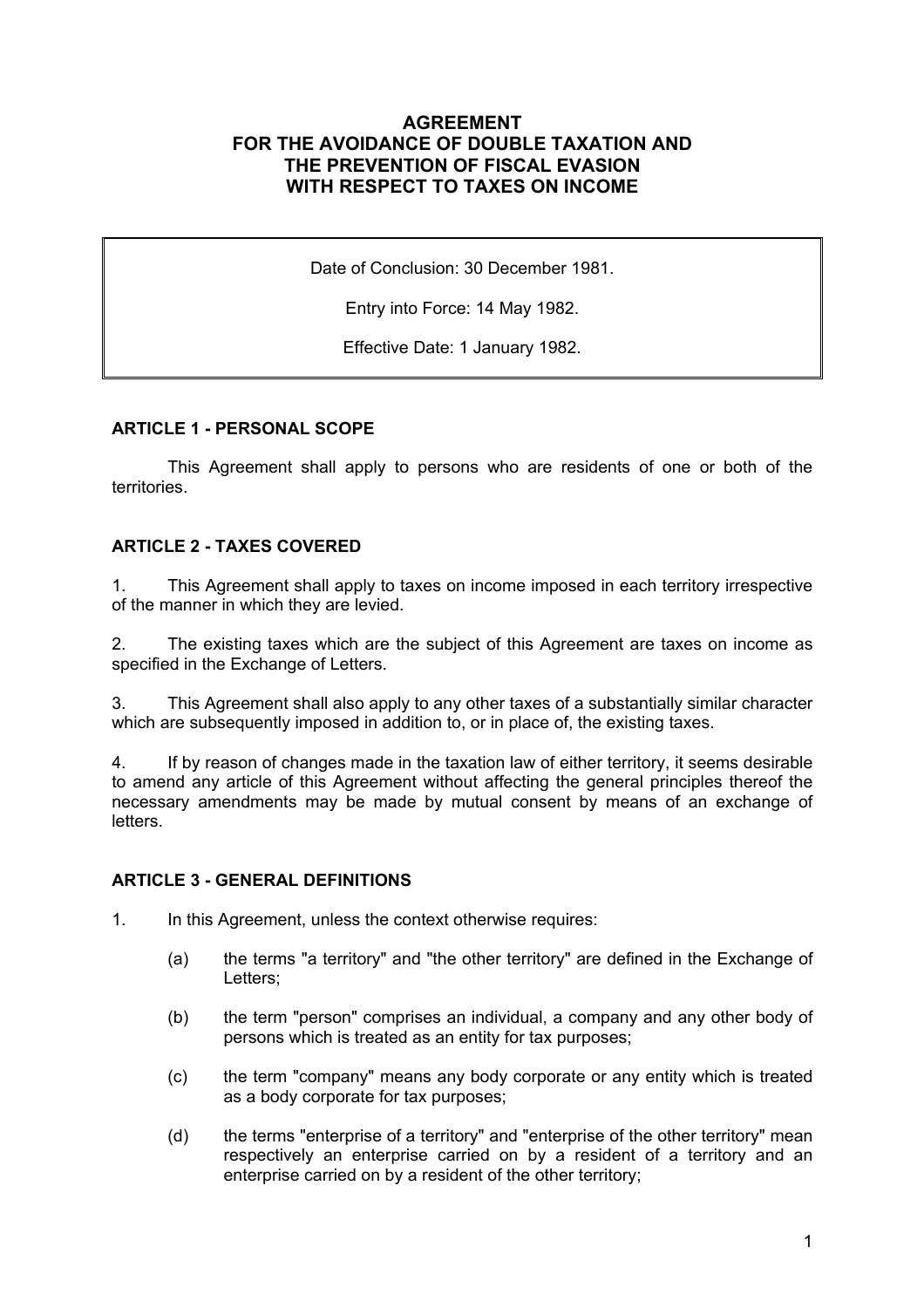- (e) the term "competent authority" is defined in the Exchange of Letters;
- (f) the term "income or profits of an enterprise" does not include rents or royalties in respect of literary or artistic copyrights, motion picture films or of tapes for television or broadcasting, or of mines, oil wells, quarries or other places of extraction of natural resources or of timber or forest produce, or income in the form of dividends, interest, rents, royalties or fees or other remuneration derived from the management, control or supervision of the trade, business or other activity of another enterprise or concern, or remuneration for labour or personal services, or income derived from the operation of ships or aircraft.

2. As regards the application of this Agreement in either territory, any term not otherwise defined shall, unless the context otherwise requires, have the meaning which it has under the laws in that territory relating to the taxes which are the subject of this Agreement.

## **ARTICLE 4 - FISCAL DOMICILE**

1. For the purposes of this Agreement, the term "resident of a territory" means any person who is a resident in accordance with the tax laws in that territory.

2. Where by reason of the provisions of paragraph 1 an individual is a resident of both territories, then his case shall be determined in accordance with the following rules:

- (a) he shall be deemed to be a resident of the territory in which he has a permanent home available to him. If he has a permanent home available to him in both territories, he shall be deemed to be a resident of the territory with which his personal and economic relations are closer (centre of vital interests);
- (b) if the territory in which he has his centre of vital interests cannot be determined, or if he has not a permanent home available to him in either territory, he shall be deemed to be a resident of the territory in which he has an habitual abode;
- (c) if he has an habitual abode in both territories or in neither of them, the competent authorities of the territories shall settle the question by mutual agreement.

3. Where by reason of the provisions of paragraph 1 a person other than an individual is a resident of both territories, then it shall be deemed to be a resident of the territory in which the control and management of its business is exercised.

## **ARTICLE 5 - PERMANENT ESTABLISHMENT**

1. For the purposes of this Agreement, the term "permanent establishment" means a fixed place of business in which the business of the enterprise is wholly or partly carried on.

- 2. The term "permanent establishment" shall include especially:
	- (a) a place of management;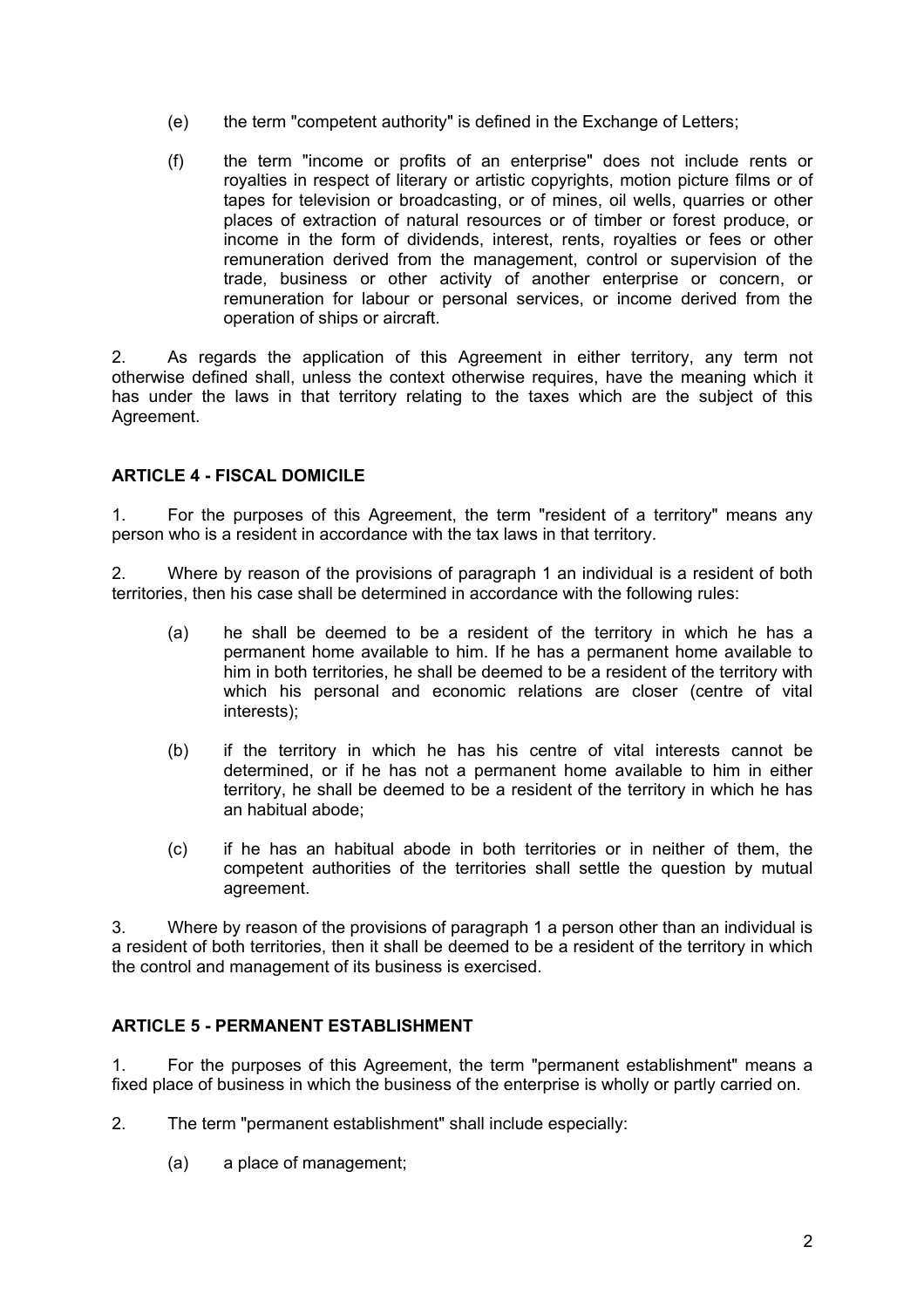- (b) a branch;
- (c) an office;
- (d) a factory;
- (e) a workshop;
- (f) a mine, oil well, quarry or other place of extraction of natural resources;
- (g) a plantation, farm, orchard or vineyard;
- (h) building site, construction, installation and assembly project which exist in the aggregate for more than six months in a calendar year or for more than six consecutive months overlapping two calendar years.
- 3. The term "permanent establishment" shall not be deemed to include:
	- (a) the use of facilities solely for the purpose of storage, display or delivery of goods or merchandise belonging to the enterprise;
	- (b) the maintenance of a stock of goods or merchandise belonging to the enterprise solely for the purpose of storage, display or delivery;
	- (c) the maintenance of a stock of goods or merchandise belonging to the enterprise solely for the purpose of processing by another enterprise;
	- (d) the maintenance of a fixed place of business solely for the purpose of purchasing goods or merchandise, or for collecting information, for the enterprise;
	- (e) the maintenance of a fixed place of business solely for the purpose of advertising, for the supply of information, for scientific research or for similar activities which have a preparatory or auxiliary character, for the enterprise.

4. An enterprise of a territory, notwithstanding it has no fixed place of business in the other territory, shall be deemed to have a permanent establishment in that other territory if it carries on supervisory activities therein in connection with construction, installation and assembly projects which are being undertaken in that other territory in the aggregate for more than six months in a calendar year or for more than six consecutive months overlapping two calendar years.

5. A person acting in a territory on behalf of an enterprise of the other territory (other than an agent of an independent status to whom paragraph 6 applies) notwithstanding he has no fixed place of business in the first-mentioned territory shall be deemed to be a permanent establishment in that territory if -

- (a) he has, and habitually exercises a general authority in the first-mentioned territory to conclude contracts in the name of the enterprise; or
- (b) he maintains in the first-mentioned territory a stock of goods or merchandise belonging to the enterprise from which he regularly fills orders on behalf of the enterprise; or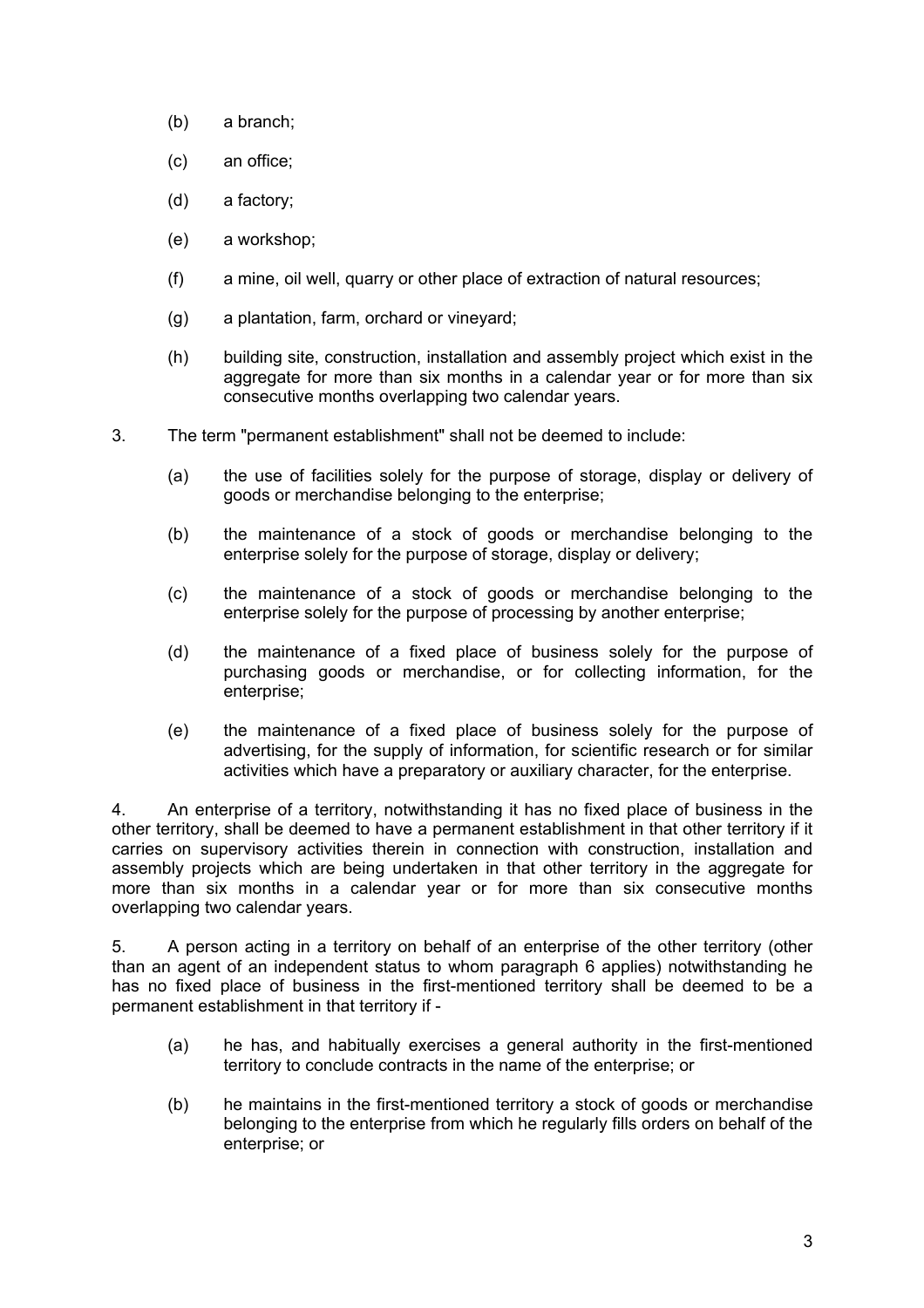(c) he regularly secures orders in the first-mentioned territory wholly or almost wholly for the enterprise.

6. An enterprise of a territory shall not be deemed to have a permanent establishment in the other territory merely because it carries on business in that other territory through a broker, general commission agent or any other agent of an independent status, where such persons are acting in the ordinary course of their business.

7. The fact that a company which is a resident of a territory controls or is controlled by a company which is a resident of the other territory, or which carries on business in that other territory (whether through a permanent establishment or otherwise), shall not of itself constitute for either company a permanent establishment of the other.

## **ARTICLE 6 - INCOME FROM IMMOVABLE PROPERTY**

1. Income from immovable property may be taxed in the territory in which such property is situated.

2. The term "immovable property" shall be defined in accordance with the law in the territory in which the property in question is situated. The term shall in any case include property accessory to immovable property, livestock and equipment used in agriculture and forestry, rights to which the provisions of general law respecting landed property apply, usufruct of immovable property and rights to variable or fixed payments as consideration for the working of, or the right to work, mineral deposits, sources and other natural resources; ships, boats and aircraft shall not be regarded as immovable property.

3. The provisions of paragraph 1 shall apply to income derived from the direct use, letting, or use in any other form of immovable property.

4. The provisions of paragraphs 1 and 3 shall also apply to the income from immovable property of an enterprise and to income from immovable property used for the performance of professional services.

## **ARTICLE 7 - BUSINESS PROFITS**

1. The profits of an enterprise of a territory shall be taxable only in that territory unless the enterprise carries on business in the other territory through a permanent establishment situated therein. If the enterprise carries on business as aforesaid, the profits of the enterprise may be taxed in the other territory but only so much of them as is attributable to that permanent establishment.

2. Where an enterprise of a territory carries on business in the other territory through a permanent establishment situated therein, there shall in each territory be attributed to that permanent establishment the profits which it might be expected to make if it were a distinct and separate enterprise engaged in the same or similar activities under the same or similar conditions and dealing wholly independently with the enterprise of which it is a permanent establishment.

3. In the determination of the profits of a permanent establishment, there shall be allowed as deductions expenses which are incurred for the purposes of the permanent establishment including executive and general administrative expenses so incurred, whether in the territory in which the permanent establishment is situated or elsewhere.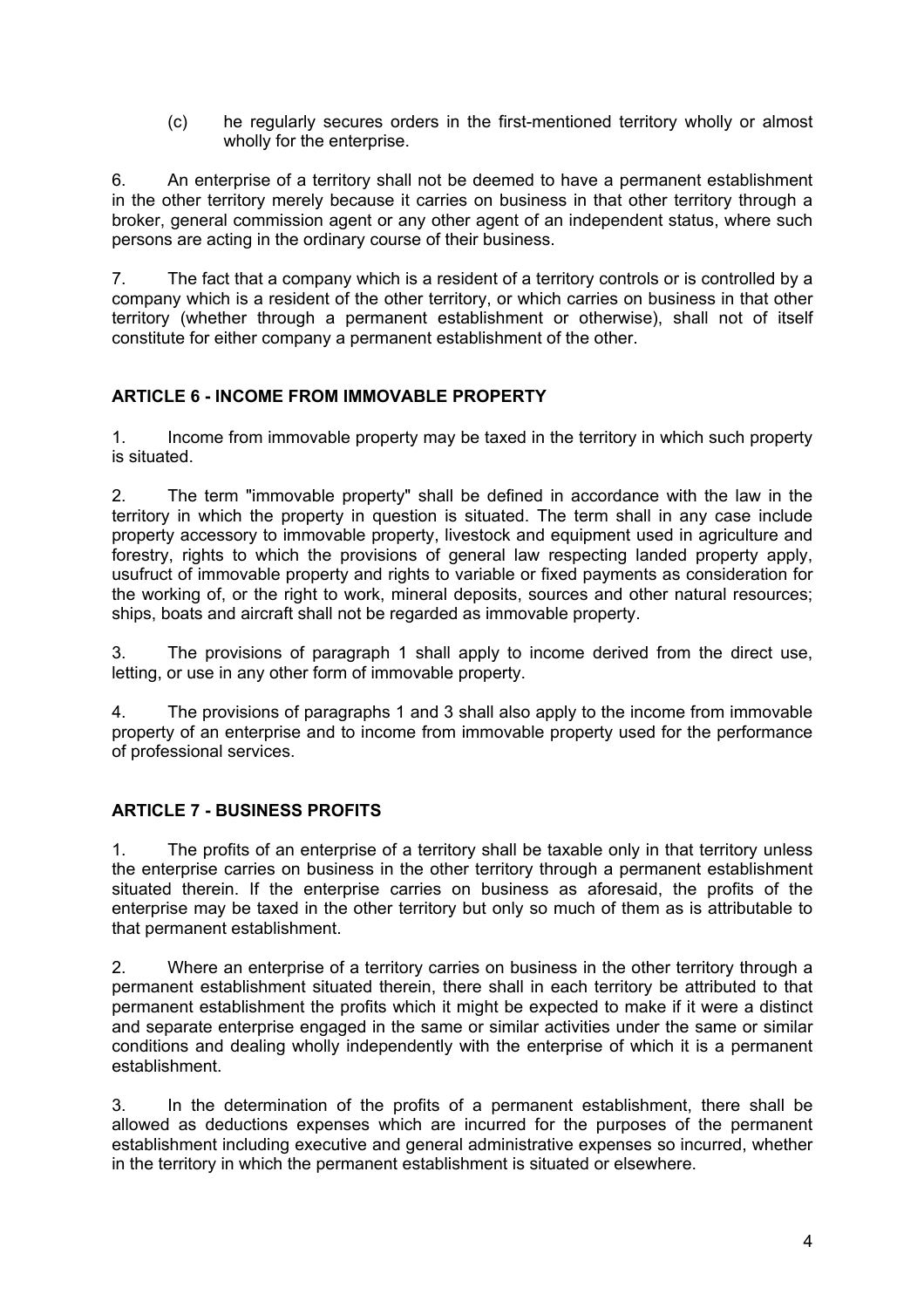4. No profits shall be attributed to a permanent establishment by reason of the mere purchase (including transportation) by that permanent establishment of goods or merchandise for the enterprise.

5. Where profits include items of income which are dealt with separately in other Articles of this Agreement, then the provisions of those Articles shall not be affected by the provisions of this Article.

### **ARTICLE 8 - SHIPPING AND AIR TRANSPORT**

1. Notwithstanding the provisions of Article 7 of this Agreement, the income or profits of an enterprise of one of the territories from the operation of aircraft in international traffic shall be exempt from income tax, business tax and any taxes that may be raised in the future that are in the nature of income tax or business tax in the other territory.

2. The income or profits of an enterprise of one of the territories from the operation of ships in international traffic may be taxed in the other territory, but only in so far as such profits are derived from that other territory. However, the tax so charged shall not exceed 2% of the gross revenues derived from sources in that other territory.

3. The provisions of paragraphs 1 and 2 shall likewise apply to income or profits arising from participation in shipping or aircraft pools of any kind by such enterprise engaged in shipping or air transport.

### **ARTICLE 9 - ASSOCIATED ENTERPRISES**

Where -

- (a) an enterprise of a territory participates directly or indirectly in the management, control or capital of an enterprise of the other territory, or
- (b) the same persons participate directly or indirectly in the management, control or capital of an enterprise of a territory and an enterprise of the other territory,

and in either case conditions are made or imposed between the two enterprises in their commercial or financial relations which differ from those which would be made between independent enterprises, then any profits which would, but for those conditions, have accrued to one of the enterprises, but, by reason of those conditions, have not so accrued, may be included in the profits of that enterprise and taxed accordingly.

#### **ARTICLE 10 - DIVIDENDS**

1. Dividends arising in a territory and paid to a resident of the other territory may be taxed in that other territory.

2. However, such dividends may be taxed in the territory in which they arise, and according to the law of that territory, but if the recipient who is a resident of the other territory beneficially owns the dividends, the tax so charged shall not exceed an amount which together with the corporate income tax payable on the profits of the company paying the dividends constitutes 40% of that part of the taxable income out of which the dividends are declared. The term "corporate income tax payable" shall be deemed to include the corporate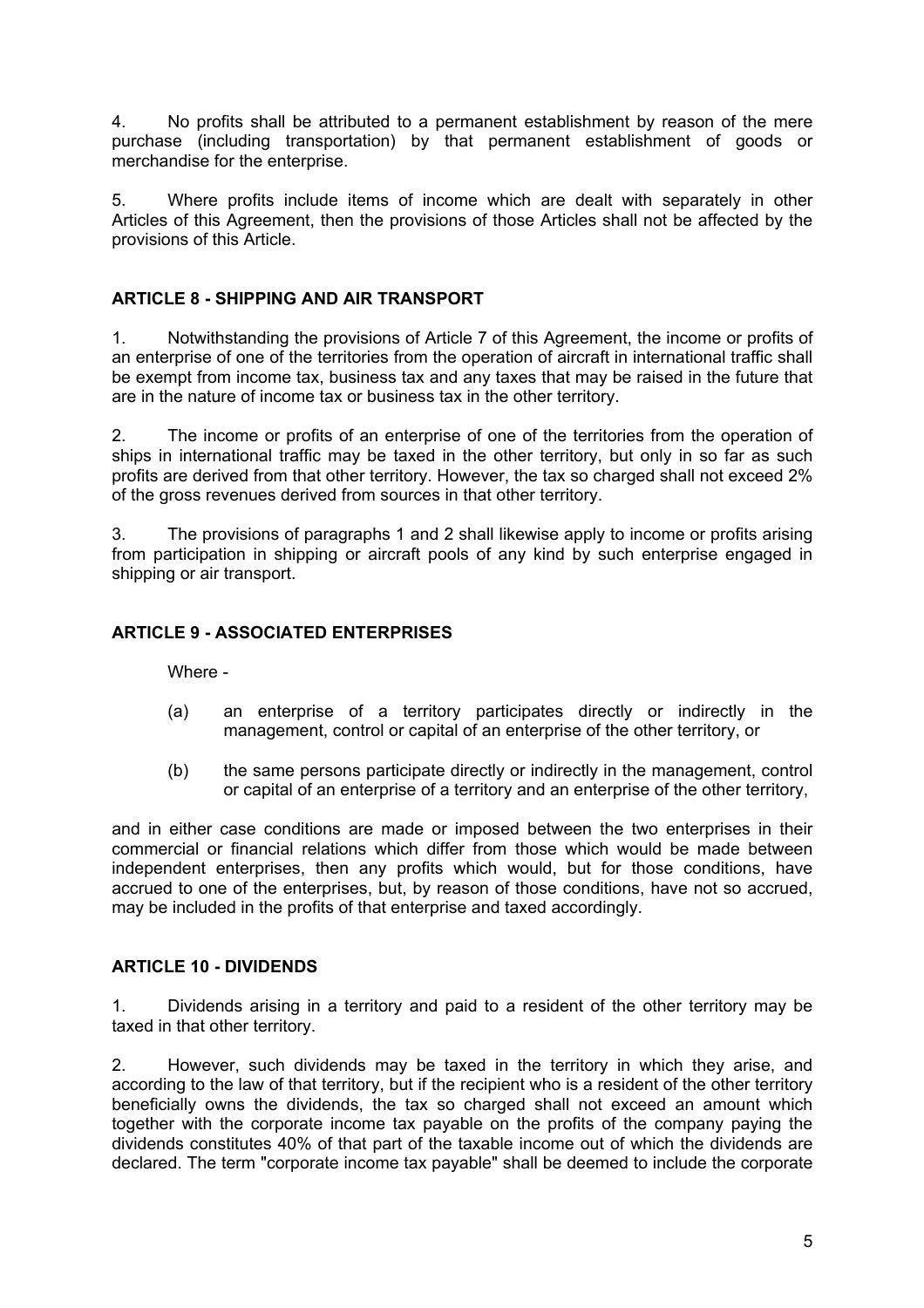income tax which would have been paid but for the reduction or exemption under the laws designed to promote economic development.

3. Where no dividend tax is imposed in addition to the corporate income tax on the profits of the company, the provisions of paragraph 2 shall not apply.

4. The term "dividends" as used in this Article means income from shares, mining shares, founders' shares or other right not being debt claims, participating in profits, as well as income from other corporate rights which is subject to the same taxation treatment as income from shares according to the taxation law in the territory of which the company making the distribution is a resident.

5. The provisions of paragraph 2 shall not apply if the beneficial owner of the dividends, being a resident of a territory, has in the other territory, of which the company paying the dividends is a resident, a permanent establishment with which the holding by virtue of which the dividends are paid is effectively connected. In such a case, the provisions of Article 7 shall apply.

6. Where a company which is a resident of a territory derives profits or income from the other territory, no tax may be imposed in that other territory on the dividends paid by the company except insofar as such dividends are paid to a resident of that other territory or insofar as the holding in respect of which the dividends are paid is effectively connected with a permanent establishment in that other territory, or on the company's undistributed profits even if the dividends paid or undistributed profits consist wholly or partly of profits or income arising in such other territory.

7. Dividends shall be deemed to arise in a territory if they are paid by a company resident in that territory.

## **ARTICLE 11 - ROYALTIES**

1. Royalties arising in a territory and paid to a resident of the other territory may be taxed in that other territory.

2. However, such royalties may be taxed in the territory in which they arise, and according to the law of that territory, but if the recipient who is a resident of the other territory beneficially owns the royalties, the tax so charged shall not exceed 15% of the gross amount of the royalties. The competent authorities of the territories shall by mutual agreement settle the mode of application of this limitation.

3. The provisions of paragraph 2 of this Article shall likewise apply to proceeds arising from the alienation of any copyright of scientific work, any patent, trade mark, design or model, plan, or secret formula or process.

4. The term "royalties" as used in this Article means payments of any kind received as a consideration for the use of, or the right to use, any copyright of scientific work, any patent, trade mark, design or model, plan, secret formula or process, or for the use of, or the right to use, industrial, commercial or scientific equipment, or for information concerning industrial or scientific experience.

5. The provisions of paragraphs 1 and 2 shall not apply if the beneficial owner of the royalties, being a resident of a territory, has in the other territory in which the royalties arise, a permanent establishment with which the right or property in respect of which the royalties are paid is effectively connected. In such a case, the provisions of Article 7 shall apply.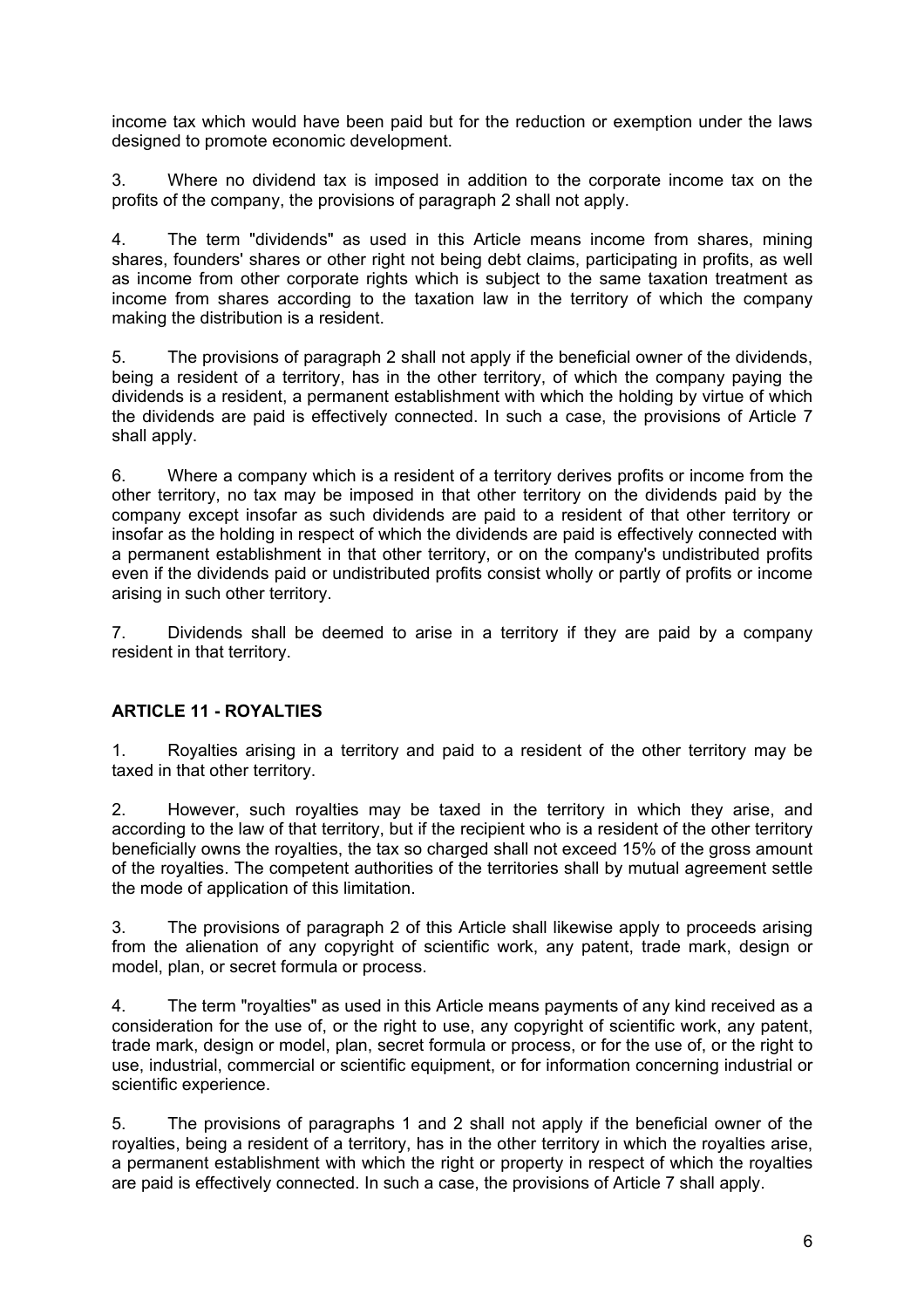6. Where, owing to a special relationship between the payer and the beneficial owner or between both of them and some other person, the amount of the royalties paid, having regard to the use, right or information for which they are paid, exceeds the amount which would have been agreed upon by the payer and the beneficial owner in the absence of such relationship, the provisions of this Article shall apply only to the last-mentioned amount. In such a case, the excess part of the payments shall remain taxable according to the law of each territory, due regard being had to the other provisions of this Agreement.

7. Royalties shall be deemed to arise in a territory when the payer is a resident of that territory. Where, however, the person paying the royalties, whether he is a resident of a territory or not, has in a territory a permanent establishment in connection with which the obligation to pay the royalties was incurred, and such royalties are borne by such permanent establishment, then such royalties shall be deemed to arise in the territory in which the permanent establishment is situated.

# **ARTICLE 12 - PERSONAL SERVICES**

1. Subject to the provisions of Articles 13, 14, 15 and 16, salaries, wages and other similar remuneration or income for personal (including professional) services derived by a resident of a territory shall be taxable only in that territory, unless the services are performed in the other territory. If the services are so performed, such remuneration or income as is derived therefrom may be taxed in that other territory.

2. Notwithstanding the provisions of paragraph 1, remuneration or income derived by a resident of a territory for personal (including professional) services performed in the other territory shall be exempt from tax of that other territory if

- (a) the recipient is present in the other territory for a period or periods not exceeding in the aggregate 183 days in the calendar year concerned; and
- (b) the remuneration or income is paid by or on behalf of, a person who is a resident of the first-mentioned territory; and
- (c) the remuneration or income is not borne by a permanent establishment which that person has in the other territory.

3. A resident of a territory shall be exempt from tax in the other territory on remuneration for services performed on ships or aircraft in international traffic.

## **ARTICLE 13 - DIRECTORS' FEES**

1. Directors' fees and similar payments derived by a resident of a territory in his capacity as a member of the board of directors of a company which is a resident of the other territory may be taxed in that other territory.

2. The remuneration which a person to whom paragraph 1 applies derives from the company in respect of the discharge of day-to-day functions of a managerial or technical nature may be taxed in accordance with the provisions of Article 12.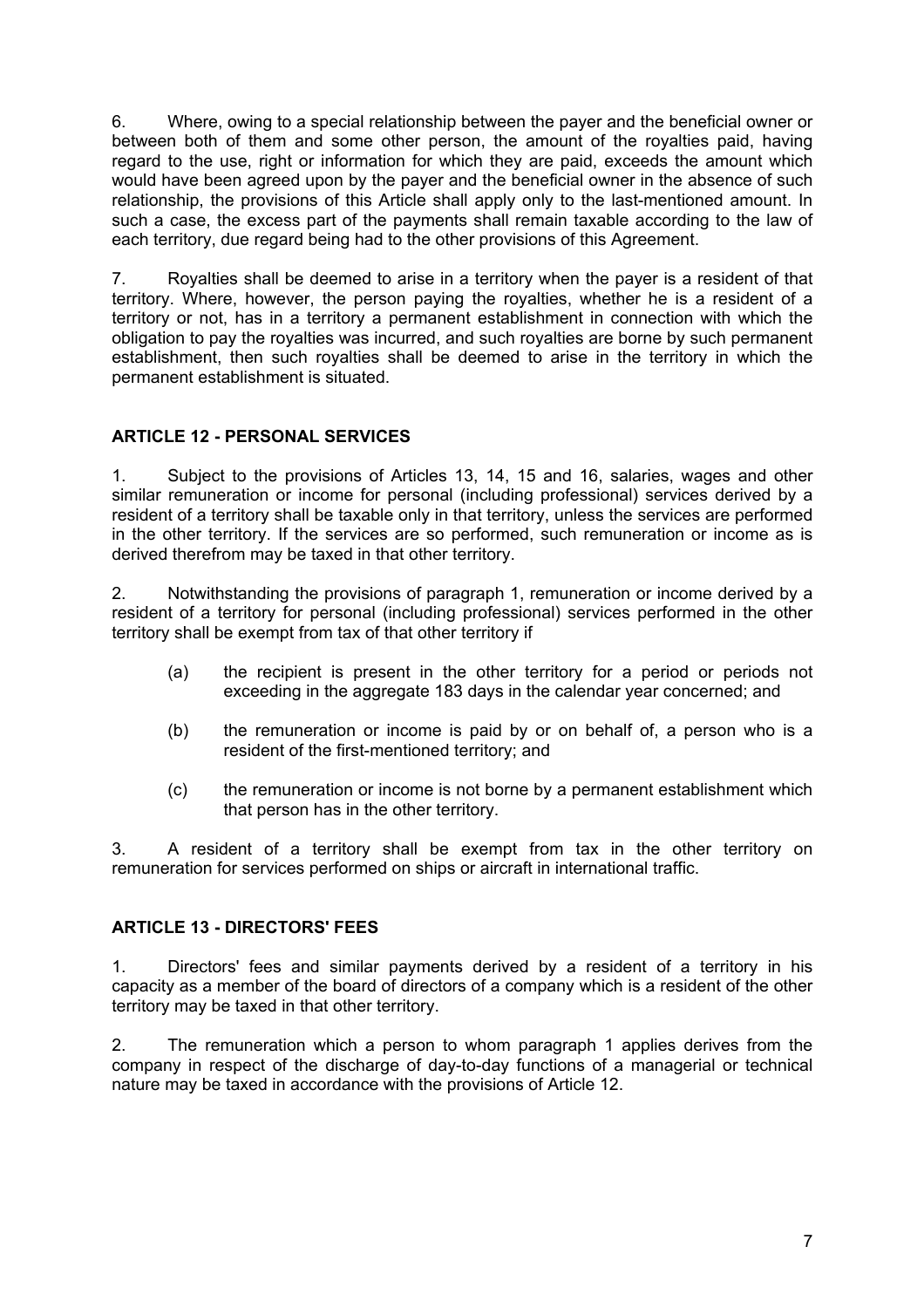#### **ARTICLE 14 - ARTISTES AND ATHLETES**

1. Notwithstanding the provisions of Article 12, income derived by entertainers, such as theatre, motion picture, radio or television artistes, and musicians, and by athletes, from their personal activities as such may be taxed in the territory in which these activities are exercised.

2. Where income in respect of personal activities exercised by an entertainer or an athlete in his capacity as such accrues not to the entertainer or athlete himself but to another person, that income may, notwithstanding the provisions of Articles 7 and 12, be taxed in the territory in which the activities of the entertainer or athlete are exercised.

3. The provisions of paragraph 1 shall not apply to remuneration or profits, salaries, wages and similar income derived from activities exercised in a territory by public entertainers if the visit to that territory is substantially supported by public funds as recognised by the competent authorities of both territories.

4. Notwithstanding the provisions of Article 7, where the activities mentioned in paragraph 1 are provided in a territory by an enterprise of the other territory the profits derived from providing these activities by such an enterprise may be taxed in the firstmentioned territory unless the enterprise is substantially supported from the public funds as recognised by the competent authorities of both territories in connection with the provisions of such activities.

### **ARTICLE 15 - TEACHERS**

1. An individual who is a resident of a territory immediately before making a visit to the other territory, and who, at the invitation of any university, college, school or other similar educational institution, which is recognised by the competent authority in that other territory, visits that other territory for a period not exceeding two years solely for the purpose of teaching or research or both at such educational institution shall be exempt from tax in that other territory on his remuneration for such teaching or research.

2. The provisions of paragraph 1 shall not apply where his visit, under one or more contracts with the educational institutions of the other territory, exceeds two years.

#### **ARTICLE 16 - STUDENTS AND TRAINEES**

1. An individual who immediately before visiting a territory is a resident of the other territory and is temporarily present in the first-mentioned territory for the primary purpose of -

- (a) studying at a university, college or school in the first-mentioned territory, or
- (b) securing training required to qualify him to practice a profession or a professional specialty,

shall be exempt from tax in that territory in respect of -

(i) remittances from the other territory for the purpose of his maintenance, study or training; and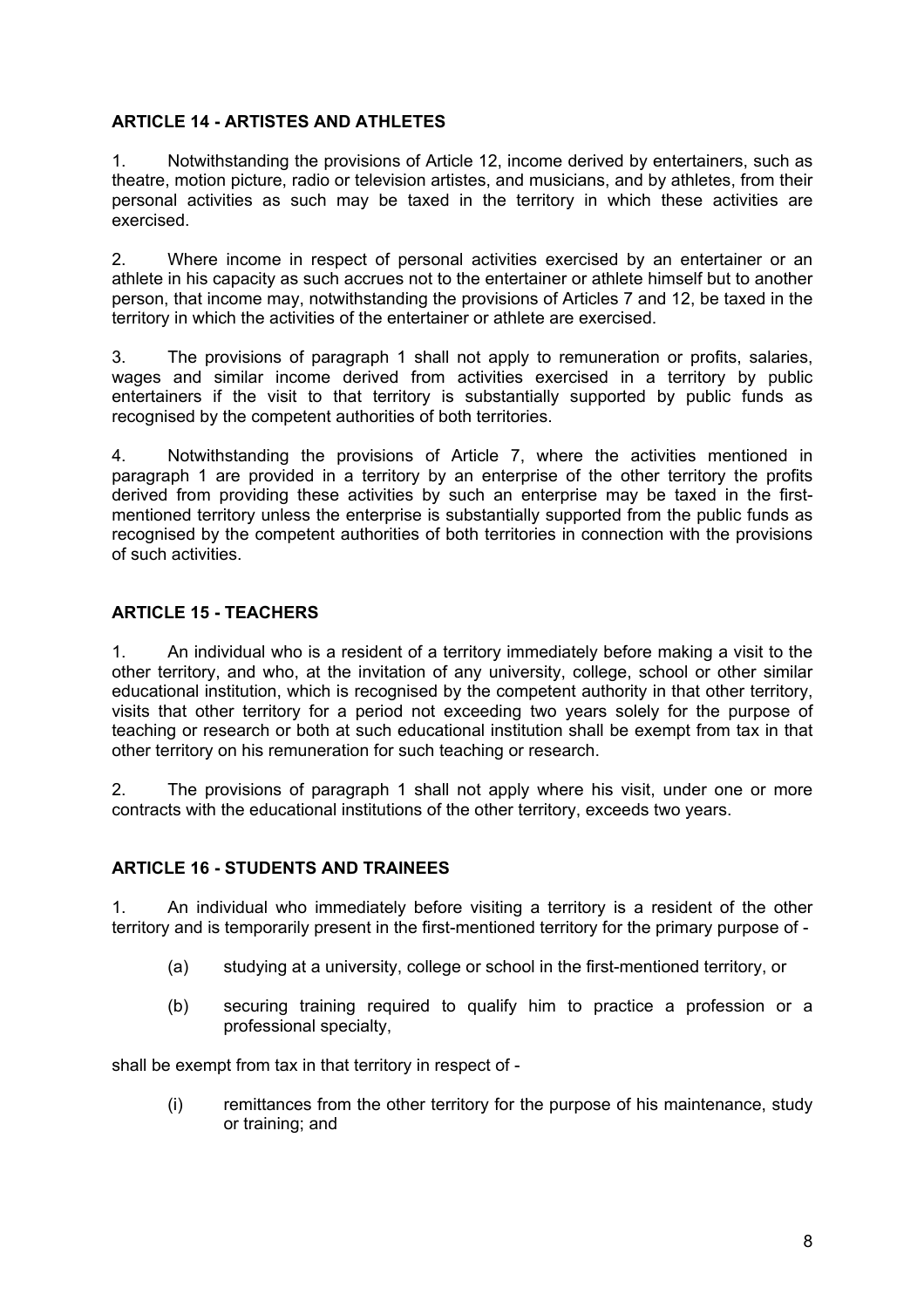(ii) any remuneration for personal services rendered in the first-mentioned territory with a view to supplementing the resources available to him for such purposes in an amount not exceeding 5,000 Singapore dollars or 90,000 NT dollars in any calendar year.

2. An individual who immediately before visiting a territory is a resident of the other territory and is temporarily present in the first-mentioned territory for the primary purpose of study, research or training solely as a recipient of a grant, allowance or award from the Government or a scientific, educational, religious or charitable organisation of one of the territories, shall be exempt from tax in the first-mentioned territory in respect of -

- (a) remittances from the other territory for the purposes of his maintenance, study, research or training; and
- (b) the amount of such grant, allowance or award; and
- (c) any remuneration for personal services rendered in the first-mentioned territory provided such services are in connection with his study, research or training or incidental thereto in an amount not exceeding 5,000 Singapore dollars or 90,000 NT dollars in any calendar year.

3. An individual, who immediately before visiting a territory is a resident of the other territory and is temporarily present in the first-mentioned territory for a period not exceeding twelve months solely as an employee of, or under contract with, the Government or an enterprise of the second-mentioned territory for the purpose of acquiring technical, professional or business experience, shall be exempt from tax in the first-mentioned territory on -

- (a) all remittances from the second-mentioned territory for the purposes of his maintenance, education or training; and
- (b) any remuneration for personal services rendered in the first-mentioned territory, provided such services are in connection with his studies or training or are incidental thereto, in an amount not exceeding 15,000 Singapore dollars or 270,000 NT dollars.

## **ARTICLE 17 - LIMITATION OF RELIEF**

Where this Agreement provides (with or without other conditions) that income from sources in a territory shall be exempt from tax, or taxed at a reduced rate in that territory and under the laws in force in the other territory, the said income is subject to tax by reference to the amount thereof which is remitted to or received in that other territory and not by reference to the full amount thereof, then the exemption or reduction of tax to be allowed under this Agreement in the first-mentioned territory shall apply to so much of the income as is remitted to or received in that other territory.

## **ARTICLE 18 - ELIMINATION OF DOUBLE TAXATION**

1. Subject to the tax laws in either territory regarding the allowance as a credit against tax payable in that territory of tax payable outside that territory, tax payable in a territory in respect of income derived from that territory shall be allowed as a credit against tax payable in the other territory in respect of that income. Where such income is a dividend paid by a company which is a resident of a territory to a company which is a resident of the other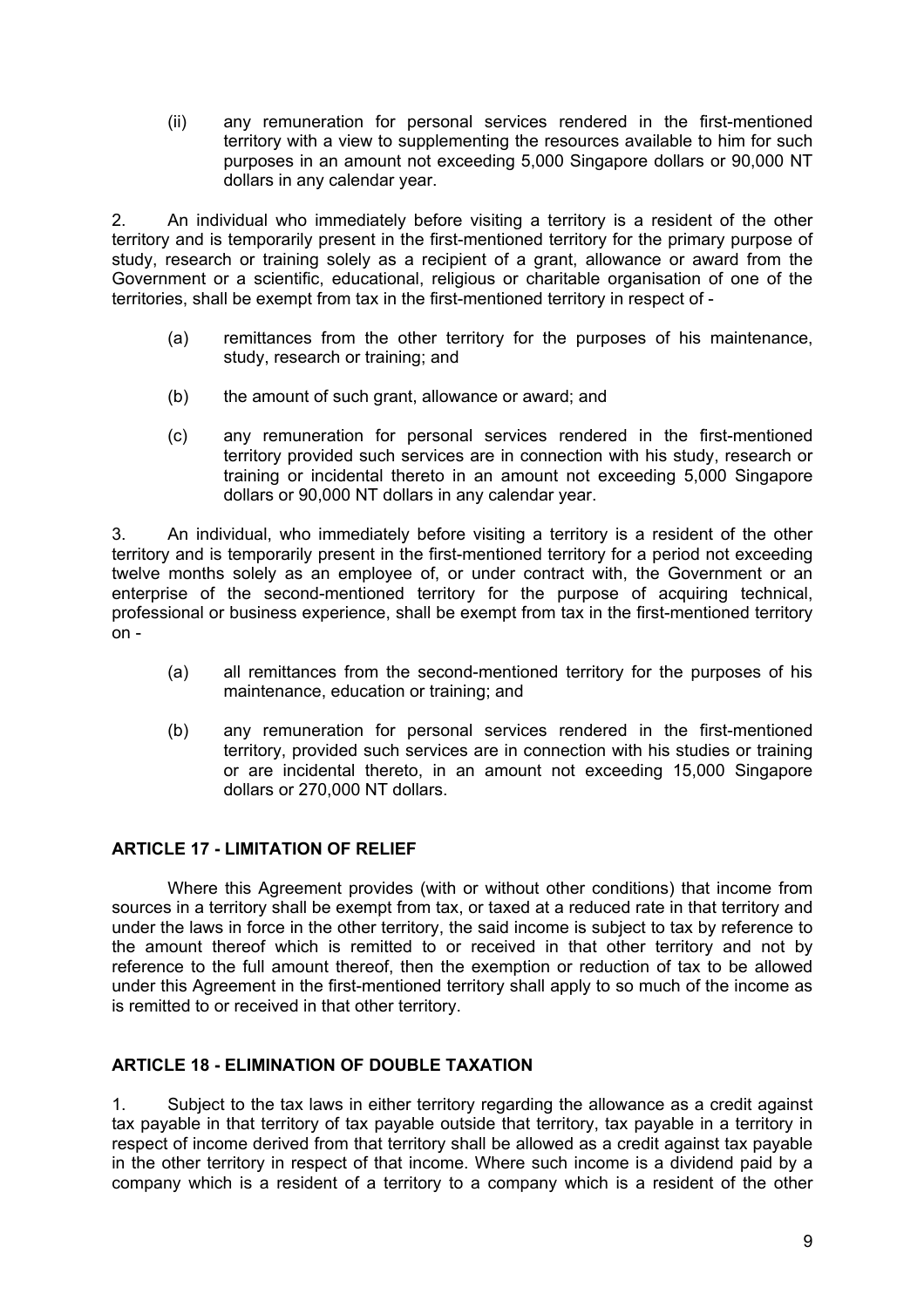territory and which owns not less than 25 per cent of the share capital of the company paying the dividend, the credit shall take into account tax payable by the first-mentioned company in respect of its income. The credit shall not, however, exceed that part of the tax payable in that other territory as computed before the credit is given, which is appropriate to such item of income.

2. The term "tax payable in a territory" shall be deemed to include the amount of tax which would have been paid if the tax had not been exempted or reduced in accordance with laws designed to promote economic development in that territory, effective on the date of the Exchange of Letters, or which may be introduced in future in the taxation laws in that territory in modification of, or in addition to, the existing laws.

# **ARTICLE 19 - NON-DISCRIMINATION**

1. The nationals of a territory shall not be subjected in the other territory to any taxation or any requirement connected therewith which is other or more burdensome than the taxation and connected requirements to which nationals of that other territory in the same circumstances are or may be subjected. This provision shall not be construed as obliging the competent authority of a territory to grant to nationals of the other territory not resident in the first-mentioned territory those personal allowances, reliefs and reductions for tax purposes which are by law available only to nationals of the first-mentioned territory or to such other persons as may be specified therein who are not resident in that territory.

2. The term "nationals" means all individuals possessing the nationality of either territory and all legal persons, partnerships, associations and other entities deriving their status as such from the laws in force in that territory.

3. The taxation on a permanent establishment which an enterprise of a territory has in the other territory shall not be less favourably levied in that other territory than the taxation levied on enterprises of that other territory carrying on the same activities.

4. The provisions of this Article shall not be construed as obliging the competent authority of a territory to grant to residents of the other territory any personal allowances, reliefs and reductions for taxation purposes on account of civil status or family responsibilities which are granted to the residents of the first-mentioned territory.

5. Enterprises of a territory, the capital of which is wholly or partly owned or controlled, directly or indirectly, by one or more residents of the other territory, shall not be subjected in the first-mentioned territory to any taxation or any requirement connected therewith which is other or more burdensome than the taxation and connected requirements to which other similar enterprises of that first-mentioned territory are or may be subjected.

6. In this Article the term "taxation" means taxes which are the subject of this Agreement.

## **ARTICLE 20 - MUTUAL AGREEMENT PROCEDURE**

1. Where a resident of a territory considers that the actions of one or both of the competent authorities result or will result for him in taxation not in accordance with this Agreement, he may, notwithstanding the remedies provided by the national laws of those territories, present his case to the competent authority of the territory of which he is a resident. The case must be presented within three years from the first notification of the action resulting in taxation not in accordance with the provisions of this Agreement.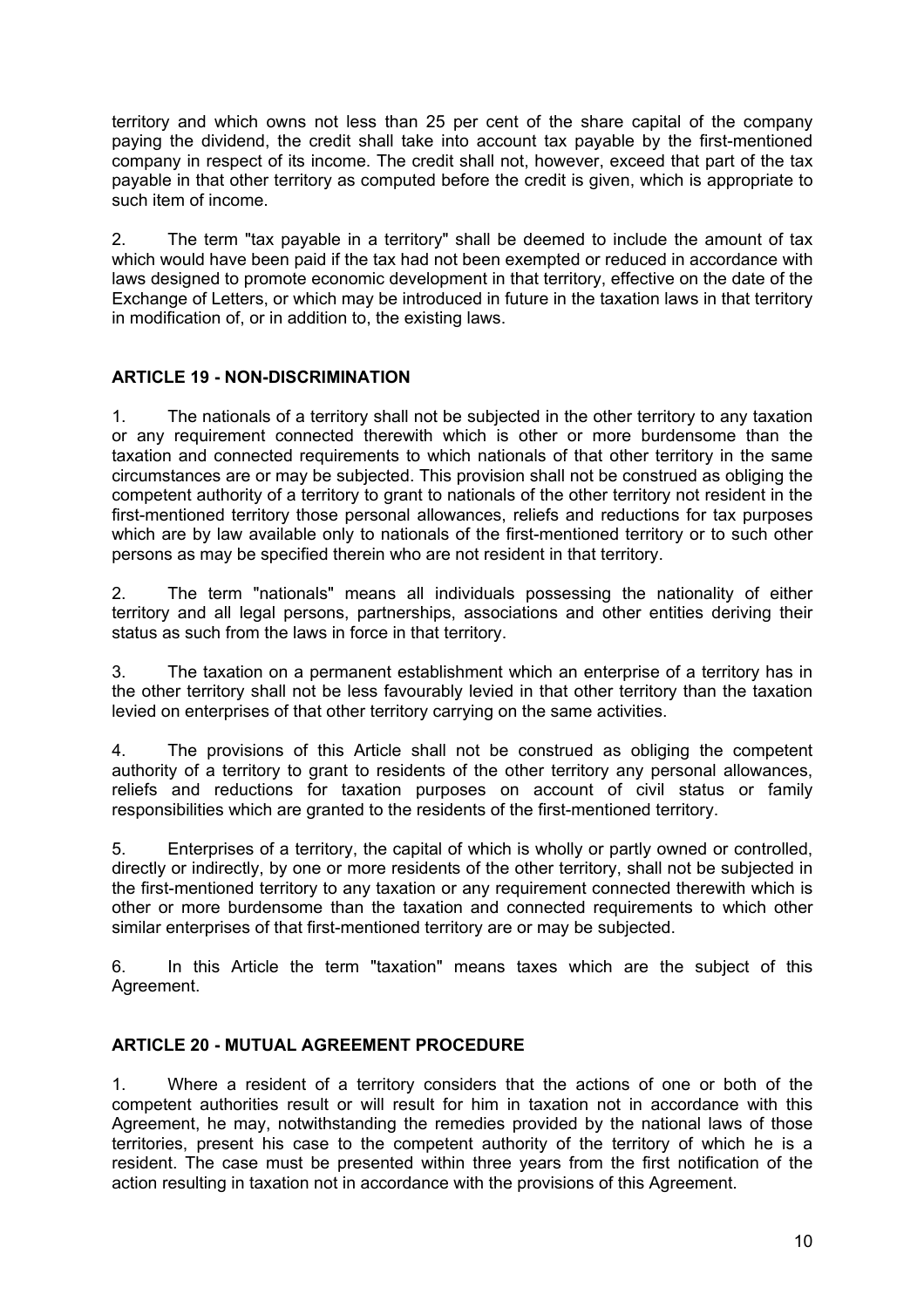2. The competent authority shall endeavour, if the objection appears to it to be justified and if it is not itself able to arrive at an appropriate solution, to resolve the case by mutual agreement with the competent authority of the other territory, with a view to the avoidance of taxation not in accordance with the Agreement.

3. The competent authorities of the territories shall endeavour to resolve by mutual agreement any difficulties or doubts arising as to the interpretation or application of this Agreement. They may also consult together for the elimination of double taxation in cases not provided for in this Agreement.

4. The competent authorities of the territories may communicate with each other directly for the purpose of reaching an agreement in the sense of the preceding paragraphs.

# **ARTICLE 21 - EXCHANGE OF INFORMATION**

1. The competent authorities of the territories shall exchange such information as is necessary for carrying out the provisions of this Agreement and of the domestic laws of the territories concerning taxes covered by this Agreement insofar as the taxation thereunder is in accordance with this Agreement. Any information so exchanged shall be treated as secret and shall not be disclosed to any persons or authorities other than those concerned with the assessment or collection of the taxes which are the subject of this Agreement.

2. In no case shall the provisions of paragraph 1 be construed so as to impose on one of the competent authorities the obligation:

- (a) to carry out administrative measures at variance with the laws or the administrative practice of that or of the other territory;
- (b) to supply particulars which are not obtainable under the laws or in the normal course of the administration of that or of the other territory;
- (c) to supply information which would disclose any trade, business, industrial, commercial or professional secret or trade process, or information, the disclosure of which would be contrary to public policy.

## **ARTICLE 22 - ENTRY INTO FORCE**

1. This Agreement shall be approved by the competent authorities in accordance with their respective legal procedures, and shall enter into force on the date of the Exchange of Letters.

2. The Agreement shall be effective for income accrued or derived on or after the date as indicated in the Exchange of Letters.

# **ARTICLE 23 - TERMINATION**

This Agreement shall remain in force indefinitely but either of the competent authorities may terminate the Agreement by giving to the other competent authority written notice of termination on or before the 30th day of June in any calendar year not earlier than the year 1986. In such event, the Agreement shall cease to be effective for income accrued or derived on or after 1st January of the calendar year following the year in which the notice of termination is given.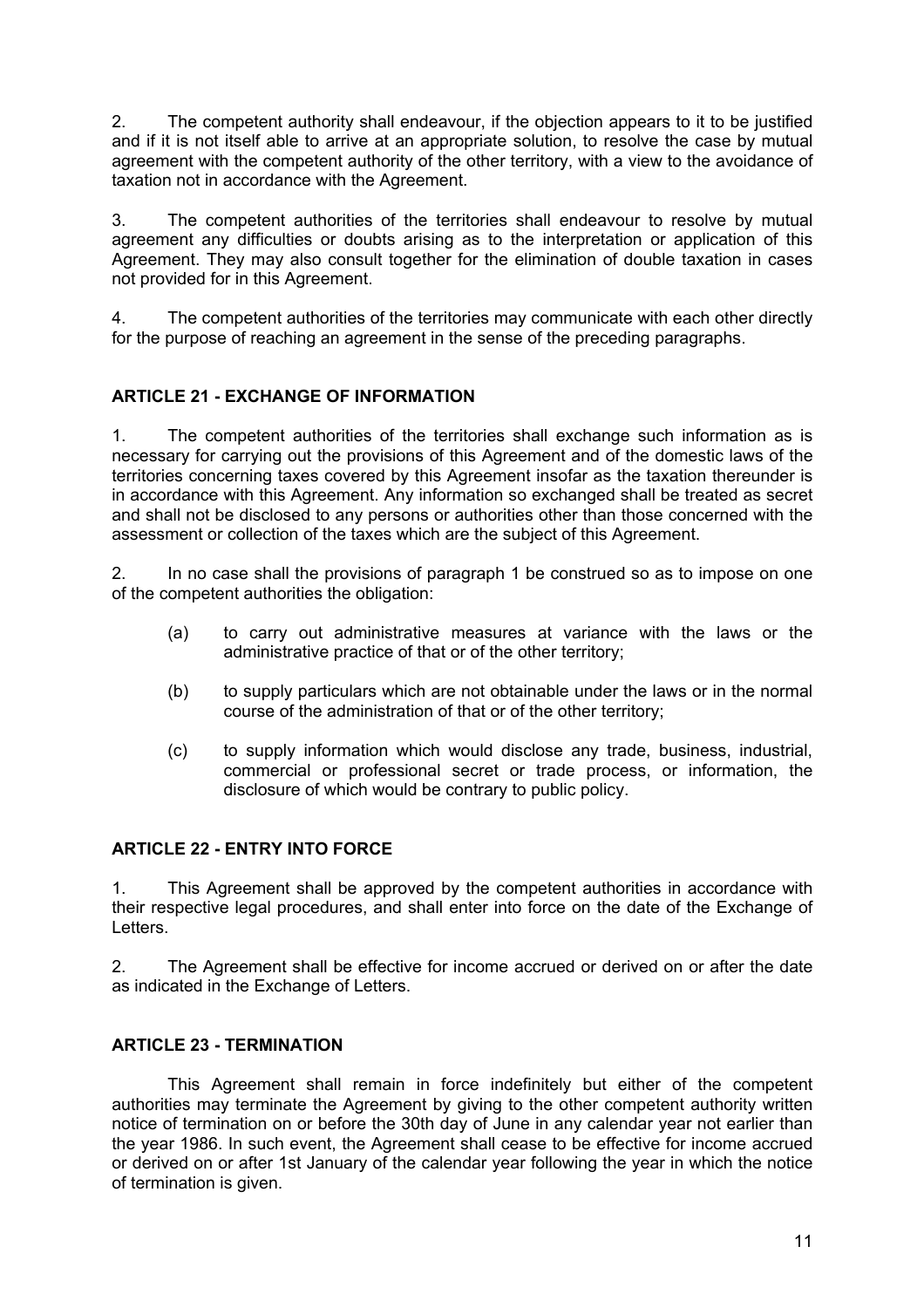Initialled at Taipei this 30th day of December, 1981.

HSU TSE-KWANG

*Commissioner of Inland Revenue Republic of Singapore*  HSUEH CHIA-CHUEN

*Director-General Department of Taxation Republic of China*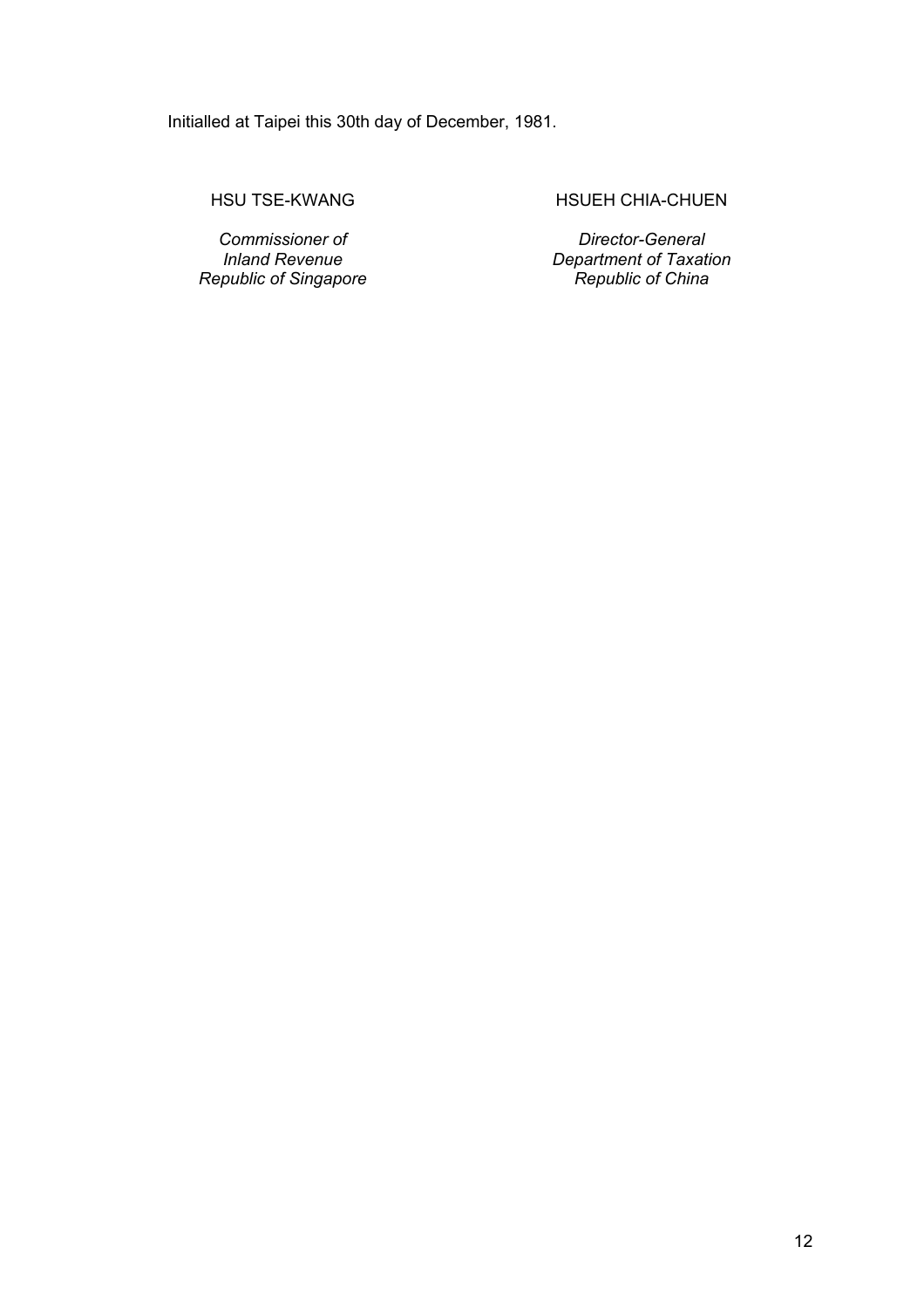#### 30th December, 1981

#### **EXCHANGE OF LETTERS (1981)**

Mr. Hsueh Chia-Chuen Director-General, Department of Taxation, Ministry of Finance, Republic of China.

Dear Mr. Hsueh,

Pursuant to the discussions on the Agreement for the Avoidance of Double Taxation which will apply to our two countries, I would like to confirm the following which have references therein:-

(a) Article 2.

The tax referred to in paragraph 2 which applies to Singapore is income tax.

- (b) Article 3.
	- (i) Paragraph 1 (a) The terms "a territory" and "the other territory" mean Republic of Singapore or Republic of China, as the context requires.
	- (ii) Paragraph 1 (e) The "competent authority" in the Singapore context is the Commissioner of Inland Revenue, Ministry of Finance.
- (c) Article 8.

"However, the tax so charged shall not exceed 2% of the gross revenues derived from sources in that other territory" referred to in paragraph 2 of Article 8 means that the total amount of income tax, business tax and any taxes that may be raised in future that are in the nature of income tax or business tax shall not exceed 2% of the gross revenues derived from sources in that other territory.

(d) Article 10.

With reference to the dividends tax under paragraph 2 of Article 10 the following illustrate how the tax is arrived at:-

 *Case I:* 

|                                   | Profits distributed |        |
|-----------------------------------|---------------------|--------|
|                                   | 100%                | .50%   |
|                                   | \$100               | \$100  |
| Less: Corporate income tax at 35% | - 35                | 35     |
|                                   | \$ 65               | -65    |
|                                   | \$ 65               | \$32.5 |
| Maximum dividend tax              | $\mathcal{L}$       | 25     |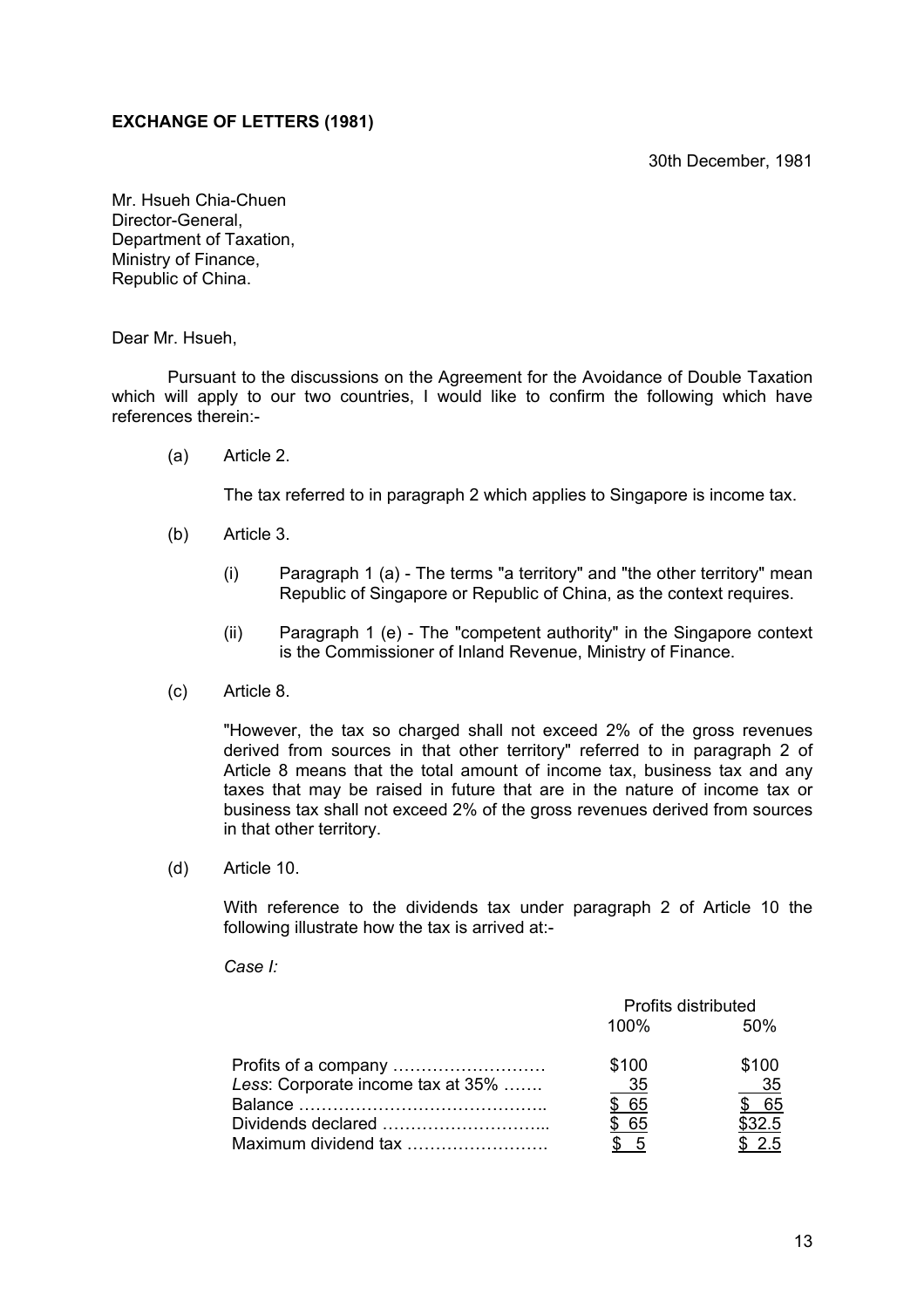*Case II:* 

|                               | Profits distributed |        |
|-------------------------------|---------------------|--------|
|                               | 100%                | 50%    |
|                               | \$100               | \$100  |
| Less: Corporate income tax at |                     |        |
| reduced rate (25%)\$25        |                     |        |
| Tax deemed paid* 10           | 35                  | 35     |
|                               | \$65                | 65     |
| Add: Tax deemed paid*         | <u>10</u>           | 10     |
|                               | \$75                | - 75   |
|                               | \$75                | \$37.5 |
| Maximum dividend tax          | \$5                 | - 2.5  |

\* Tax would have been paid but for the reduction of tax rate under the laws designed to promote economic development.

In other words, the total tax burden of corporate in-come tax and dividends tax shall not exceed 40% of the income or profits of the company out of which the dividends are declared. This principle would similarly apply where only part of the income or profits of the company is declared as dividends.

(e) Article 22.

The Agreement shall be effective in Singapore for income accrued or derived on or after 1st January, 1982.

(f) Article 23.

In the event of notice of termination being given in any calendar year, the Agreement shall cease to be effective in Singapore for income accrued or derived on or after 1st January of the calendar year following the year in which the notice of termination is given.

2. I am pleased to confirm my acceptance of the Agreement for the Avoidance of Double Taxation, which forms the Annex to this Exchange of Letters and which has been initialled by you and me, to be applicable to Singapore.

3. I shall be pleased to receive similar confirmation from you.

*Yours sincerely,* 

HSU TSE-KWANG, *Commissioner of Inland Revenue, Ministry of Finance, Republic of Singapore.*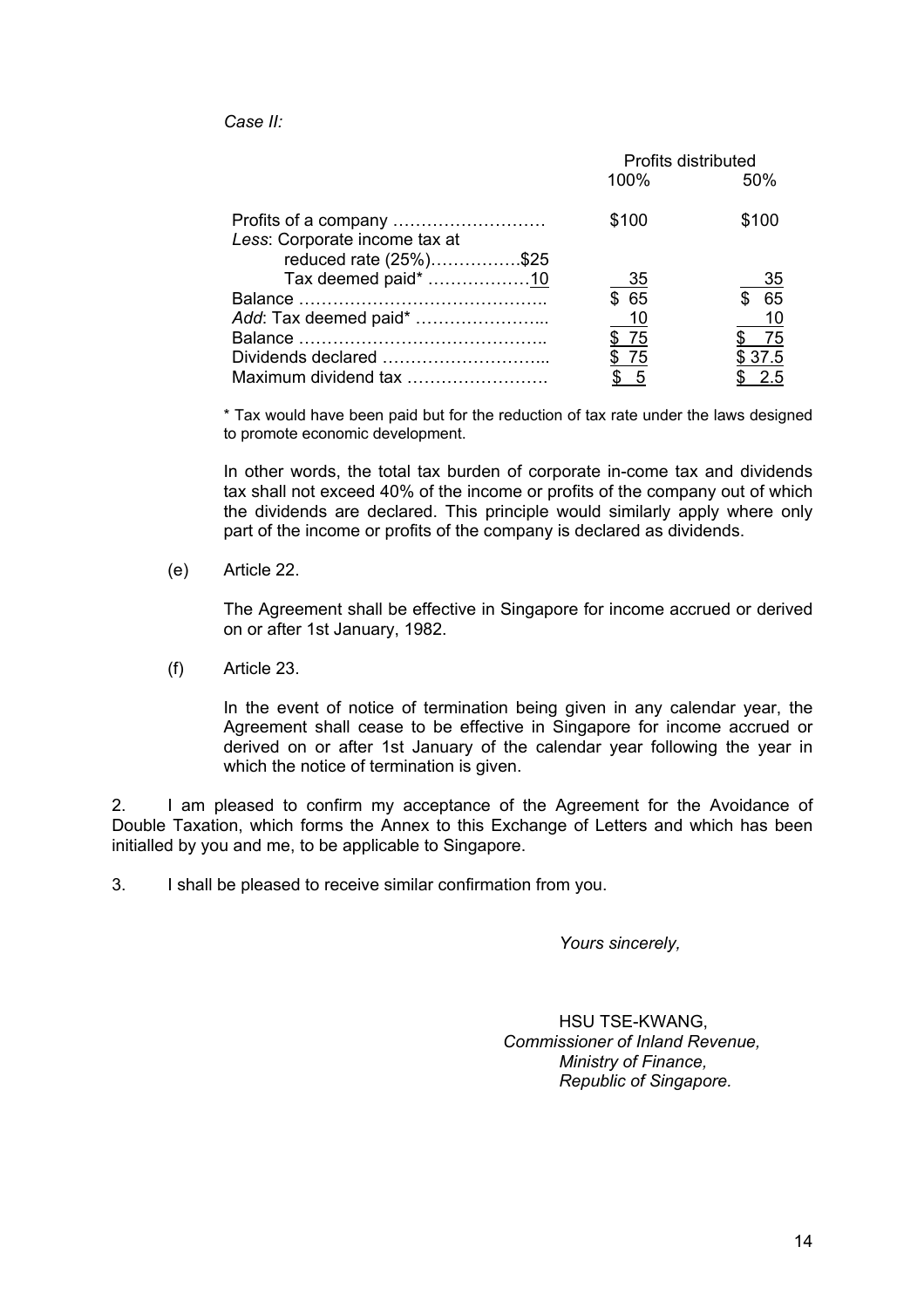Mr. Hsu Tse-Kwang, Commissioner of Inland Revenue, Ministry of Finance, Republic of Singapore.

#### Dear Mr. Hsu,

I acknowledge the receipt of your letter of December 30, 1981 and would like to confirm the following which have references in the Agreement for the Avoidance of Double Taxation between our two countries:-

(a) Article 2.

The tax referred to in paragraph 2 which applies to Republic of China is income tax.

- (b) Article 3.
	- (i) Paragraph 1 (a) The terms "a territory" and "the other territory" mean Republic of Singapore or Republic of China, as the context requires.
	- (ii) Paragraph 1 (e) The "competent authority" in the context of Republic of China is the Director-General, Department of Taxation, Ministry of Finance.
- (c) Article 8.

"However, the tax so charged shall not exceed 2% of the gross revenues derived from sources in that other territory" referred to in paragraph 2 of Article 8 means that the total amount of income tax, business tax and any taxes that may be raised in future that are in the nature of income tax or business tax shall not exceed 2% of the gross revenues derived from sources in that other territory.

(d) Article 10.

With reference to the dividends tax under paragraph 2 of Article 10 the following illustrate how the tax is arrived at:-

 *Case I:* 

|                                   | Profits distributed |        |
|-----------------------------------|---------------------|--------|
|                                   | $100\%$             | 50%    |
|                                   | \$100               | \$100  |
| Less: Corporate income tax at 35% | - 35                | 35     |
|                                   | \$ 65               | - 65   |
|                                   | . 65                | \$32.5 |
| Maximum dividend tax              |                     | 2.5    |